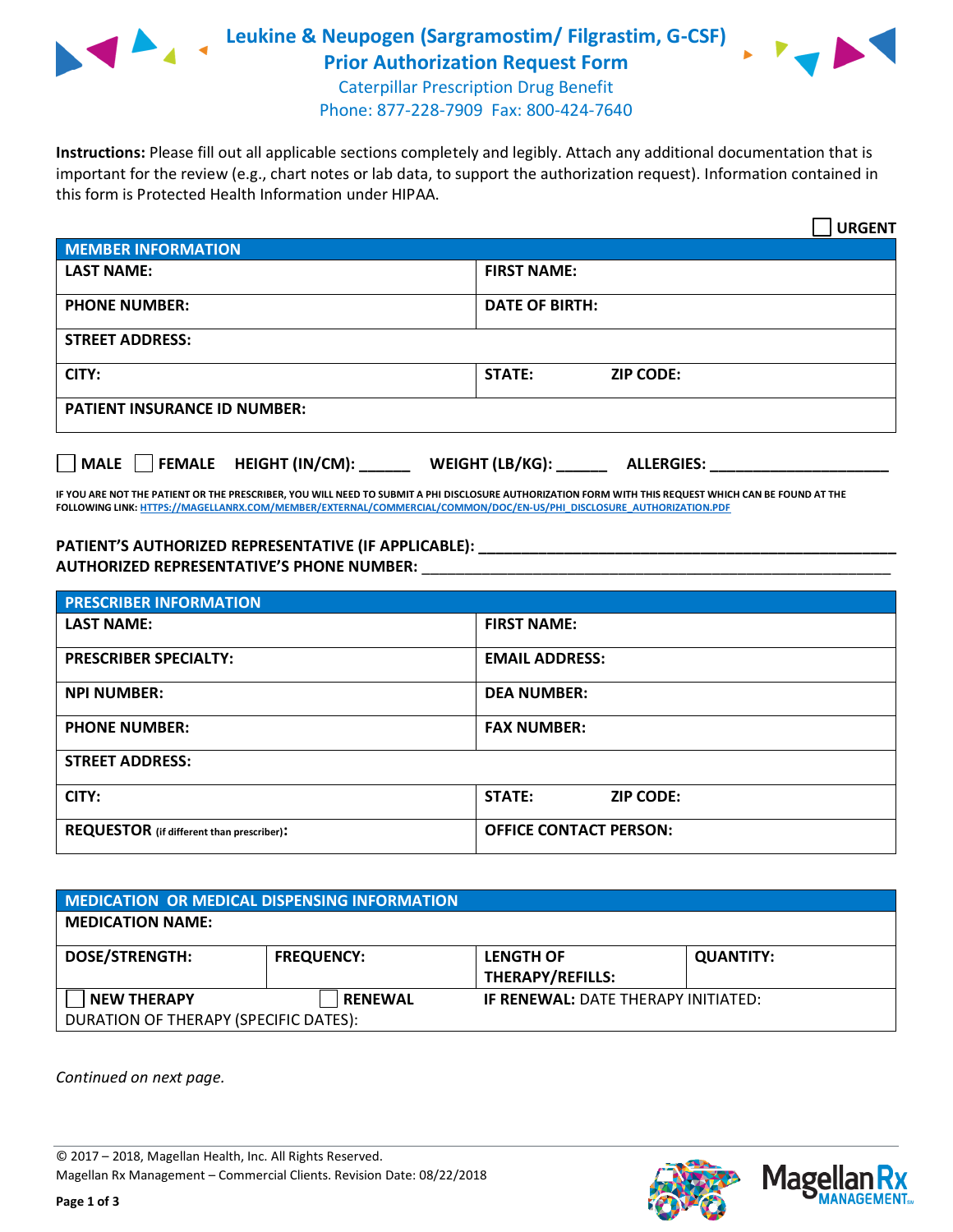

**Leukine & Neupogen (Sargramostim/ Filgrastim, G-CSF) Prior Authorization Request Form**



Caterpillar Prescription Drug Benefit Phone: 877-228-7909 Fax: 800-424-7640

| MEMBER'S LAST NAME:                                                                                                                                                                                                                                                                                                                                                                                                                                                                                                                                                                                                                       | <b>MEMBER'S FIRST NAME:</b>                                                                     |                                                       |  |  |
|-------------------------------------------------------------------------------------------------------------------------------------------------------------------------------------------------------------------------------------------------------------------------------------------------------------------------------------------------------------------------------------------------------------------------------------------------------------------------------------------------------------------------------------------------------------------------------------------------------------------------------------------|-------------------------------------------------------------------------------------------------|-------------------------------------------------------|--|--|
|                                                                                                                                                                                                                                                                                                                                                                                                                                                                                                                                                                                                                                           | 1. HAS THE PATIENT TRIED ANY OTHER MEDICATIONS FOR THIS CONDITION?                              | <b>NO</b><br>YES (if yes, complete below)             |  |  |
| <b>MEDICATION/THERAPY (SPECIFY</b><br>DRUG NAME AND DOSAGE):                                                                                                                                                                                                                                                                                                                                                                                                                                                                                                                                                                              | <b>DURATION OF THERAPY (SPECIFY</b><br>DATES):                                                  | <b>RESPONSE/REASON FOR</b><br><b>FAILURE/ALLERGY:</b> |  |  |
| <b>2. LIST DIAGNOSES:</b>                                                                                                                                                                                                                                                                                                                                                                                                                                                                                                                                                                                                                 |                                                                                                 | <b>ICD-10:</b>                                        |  |  |
| □ Febrile neutropenia prevention<br>□ Other diagnosis:<br>$ICD-10$                                                                                                                                                                                                                                                                                                                                                                                                                                                                                                                                                                        |                                                                                                 |                                                       |  |  |
| PRIOR AUTHORIZATION.                                                                                                                                                                                                                                                                                                                                                                                                                                                                                                                                                                                                                      | 3. REQUIRED CLINICAL INFORMATION: PLEASE PROVIDE ALL RELEVANT CLINICAL INFORMATION TO SUPPORT A |                                                       |  |  |
| Has the patient had a trial and failure of Granix?* $\square$ Yes $\square$ No<br>*Please provide documentation<br>Is the prescriber willing to switch to Granix instead of the requested product? $\square$ Yes $\square$ No                                                                                                                                                                                                                                                                                                                                                                                                             |                                                                                                 |                                                       |  |  |
| Is the prescribed medication being used to prevent febrile neutropenia in a previously untreated adult or pediatric<br>patient? □ Yes □ No                                                                                                                                                                                                                                                                                                                                                                                                                                                                                                |                                                                                                 |                                                       |  |  |
| Does the patient have a diagnosis of non-myeloid malignancy and is receiving chemotherapy and/or radiotherapy<br>with an expected incidence of febrile neutropenia of 20% or greater? $\Box$ Yes $\Box$ No                                                                                                                                                                                                                                                                                                                                                                                                                                |                                                                                                 |                                                       |  |  |
| Select if the pateint is at an increased risk for developing chemotherapy-induced infections due to the following:*<br>$\Box$ Pre-existing neutropenia (ANC of 1000/mm <sup>3</sup> or less)<br>□ Extensive prior exposure to chemotherapy<br>$\Box$ Previous exposure of pelvis or other areas of large amounts of bone marrow to radiation<br>$\Box$ History of recurrent febrile neutropenia from chemotherapy<br>$\Box$ Patient is 65 years of age or older<br>$\Box$ Patient has a condition that can potentially increase the risk of serious infection (i.e. HIV/AIDS)<br>* Please submit documentation                            |                                                                                                 |                                                       |  |  |
| Select if the patient has any of the following conditions:*<br>$\Box$ ANC of 1,000/mm <sup>3</sup> or less of BMT or myelodysplasia related neutropenia<br>□ ANC of 500/mm <sup>3</sup> or less with HIV/AIDS<br>$\Box$ ANC of 1,5000/mm <sup>3</sup> or less with severe chronic neutropenia of congenital, cyclic or idiopathic origin, or for use<br>with peripheral blood progenitor cell (PBPC) transplantations<br>□ Neutropenia due to acute leukemia (AML and ALL)<br>$\Box$ WBC count less than 3.0 K/µL (3000 cells/mm <sup>2</sup> ) and is post-transplantation or the liver or kidney<br><i>*Please submit documentation</i> |                                                                                                 |                                                       |  |  |
| Are there any other comments, diagnoses, symptoms, medications tried or failed, and/or any other information the<br>physician feels is important to this review?                                                                                                                                                                                                                                                                                                                                                                                                                                                                          |                                                                                                 |                                                       |  |  |
|                                                                                                                                                                                                                                                                                                                                                                                                                                                                                                                                                                                                                                           |                                                                                                 |                                                       |  |  |

© 2017 – 2018, Magellan Health, Inc. All Rights Reserved. Magellan Rx Management – Commercial Clients. Revision Date: 08/22/2018